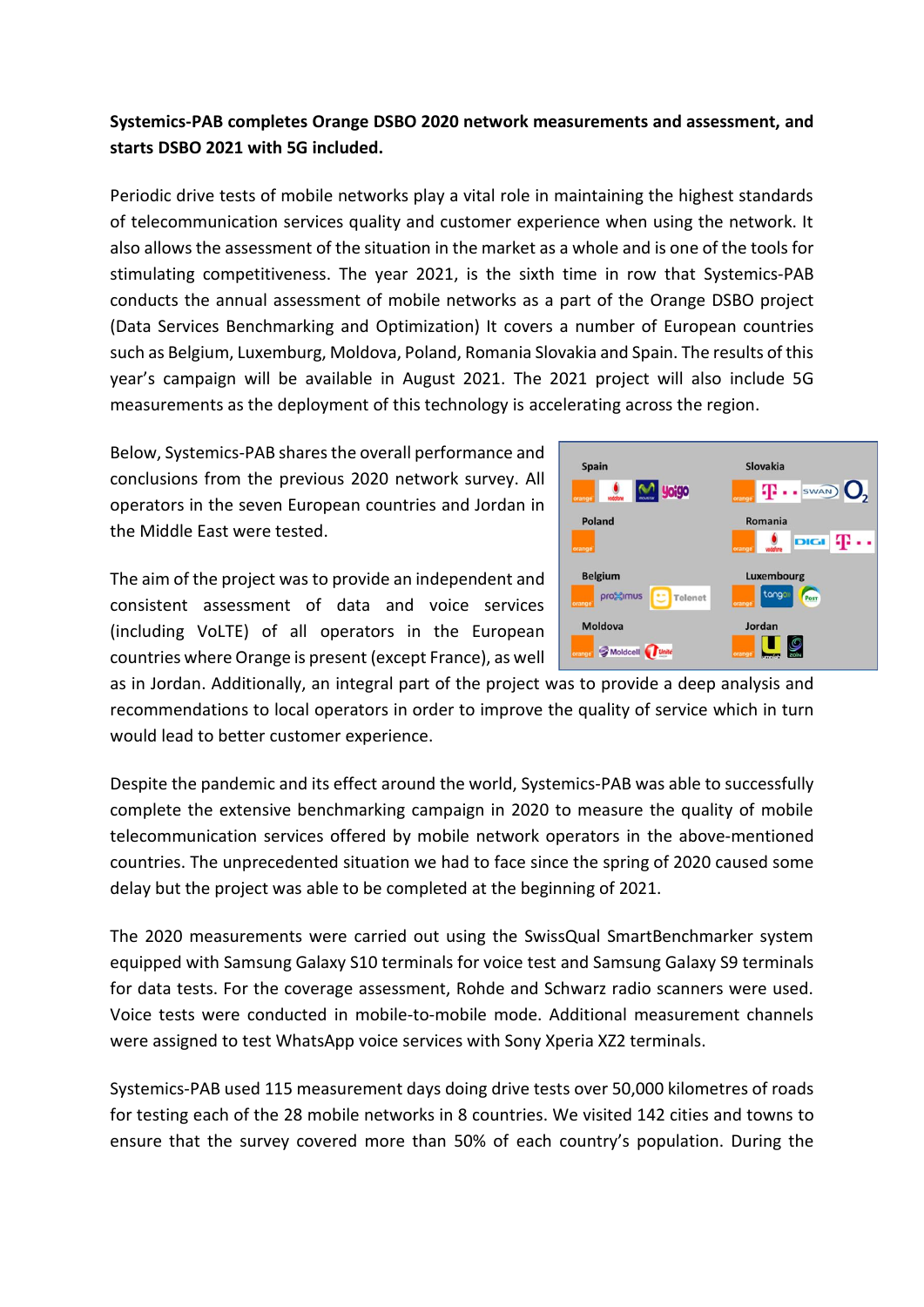surveys, over 47,000 4G data sessions, 90,000 voice calls and 84,000 WhatsApp calls were conducted. Data tests generated 8.3TB of traffic.

The assessment of the quality of services was performed using international standards and Systemics-PAB expert knowledge. The scoring methodology approach according to ETSI Technical Report TR103559 Annex B was used. All the networks were scored against the best quality in voice and data categories. The overall maximum possible score is 1,000 point. In some countries, measurement results reached well above 900 scoring points. The comparison between countries and operators within countries are presented on the chart below.



Systemics-PAB can confirm that in five out of seven European countries, Orange scored the highest number of points in the test. This was supported and proved by excellent results for voice and data tests with certificates awarded for the best mobile network in the test in the country.

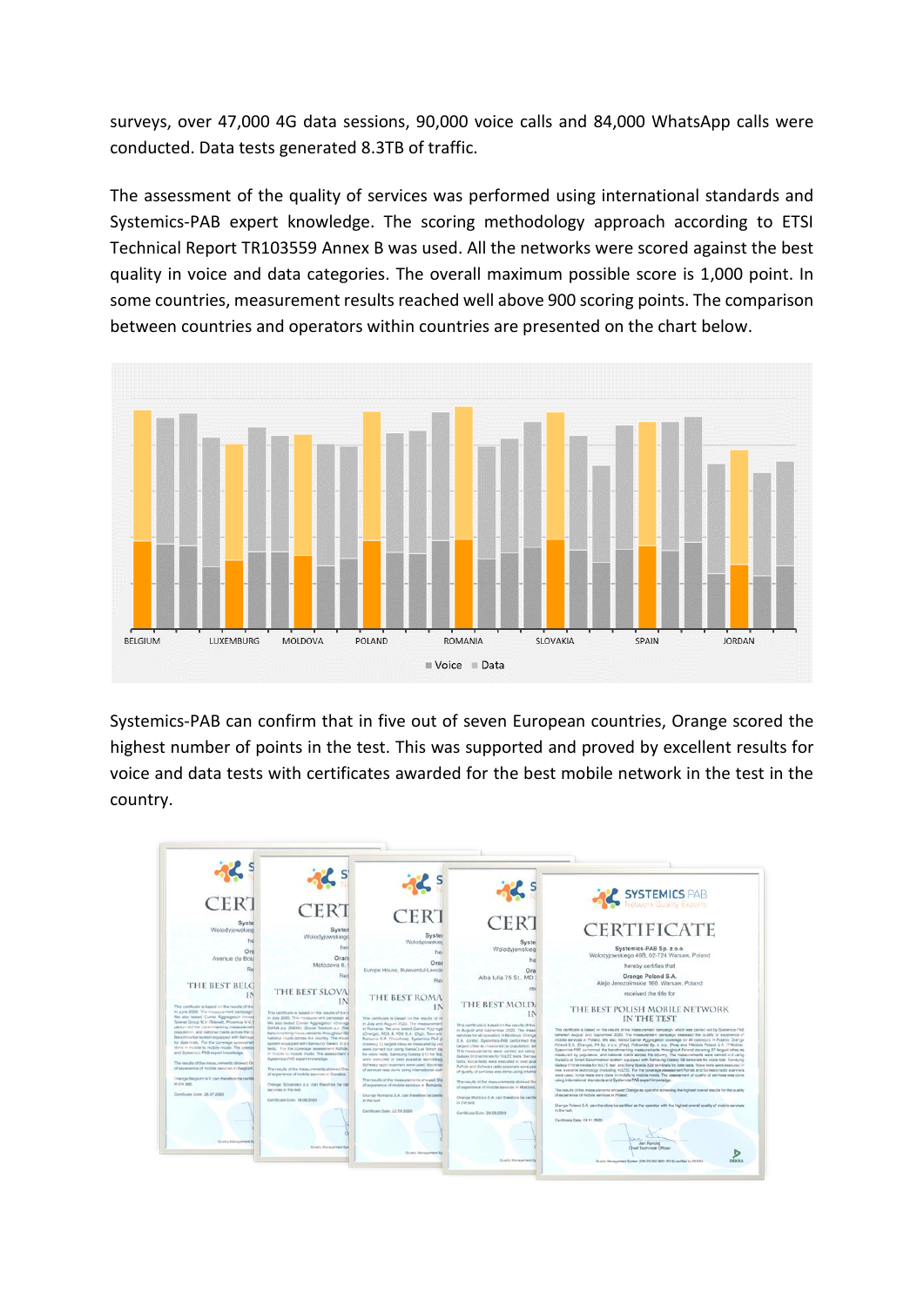In terms of voice services, all Orange networks demonstrated good Call Setup Time and Voice Quality for legacy voice and VoLTE.

Most of Orange's European networks benefitted from the implementation of the EVS (Enhanced Voice Services Codec) codec which allowed them to enhance speech quality. The best VoLTE Voice Quality was measured for Orange Slovakia, Orange Poland, Orange Belgium, Orange Romania. All these networks show similar VoLTE usage and performance. Orange Moldova and Orange Luxembourg are at the early stages of VoLTE deployment. All Orange networks demonstrate similar VoLTE Call Setup Time, with Orange Belgium and Romania showing the shortest Call Setup Time. The following charts present voice testing results across Europe for the voice quality Mean Opinion Score (highest better), call setup time (shorter better) and the percentage of successful calls (successfully connected and properly terminated).



All Orange networks showed a widespread usage of DL LTE 2CA & 3CA & 4CA deployment which ensures network resources maintain a high level of customer experience and keeps excellent levels of the high throughput speeds. However, Orange Slovakia and Poland only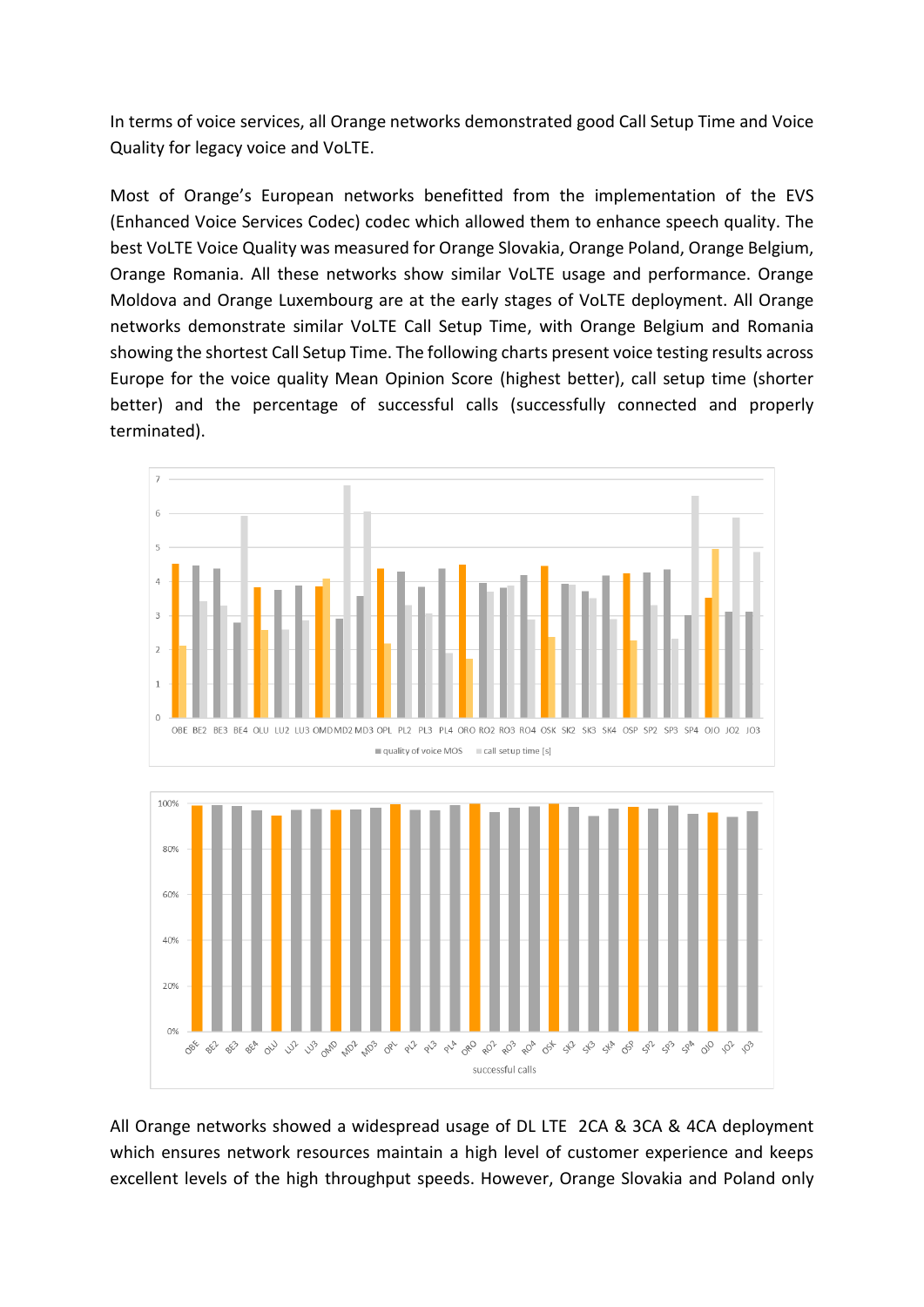massively use DL LTE 4CA. The bandwidth availability has increased for most of MNOs since 2019 thanks to a wider deployment of LTE CA.

Due to the higher network load, DL throughput performance in 2020 slightly dropped vs 2019 but intensifications of DL LTE CA deployment in a few Orange networks in Poland, Slovakia, Romania ensured necessary network resources. Despite rapidly increased data traffic in 2020 which was driven mostly by the Covid situation, Orange Slovakia was able to manage the data traffic increase well and achieved the best average DL speed performance in tests, better than 101Mb/s.

UL throughput performance looks similar to 2019 and Orange Spain, Poland, Romania reported widespread use of UL LTE 2CA.





All Orange networks demonstrate very good Video Quality ( VMOS). Video service reliability is somehow limited by LTE accessibility on connection roads.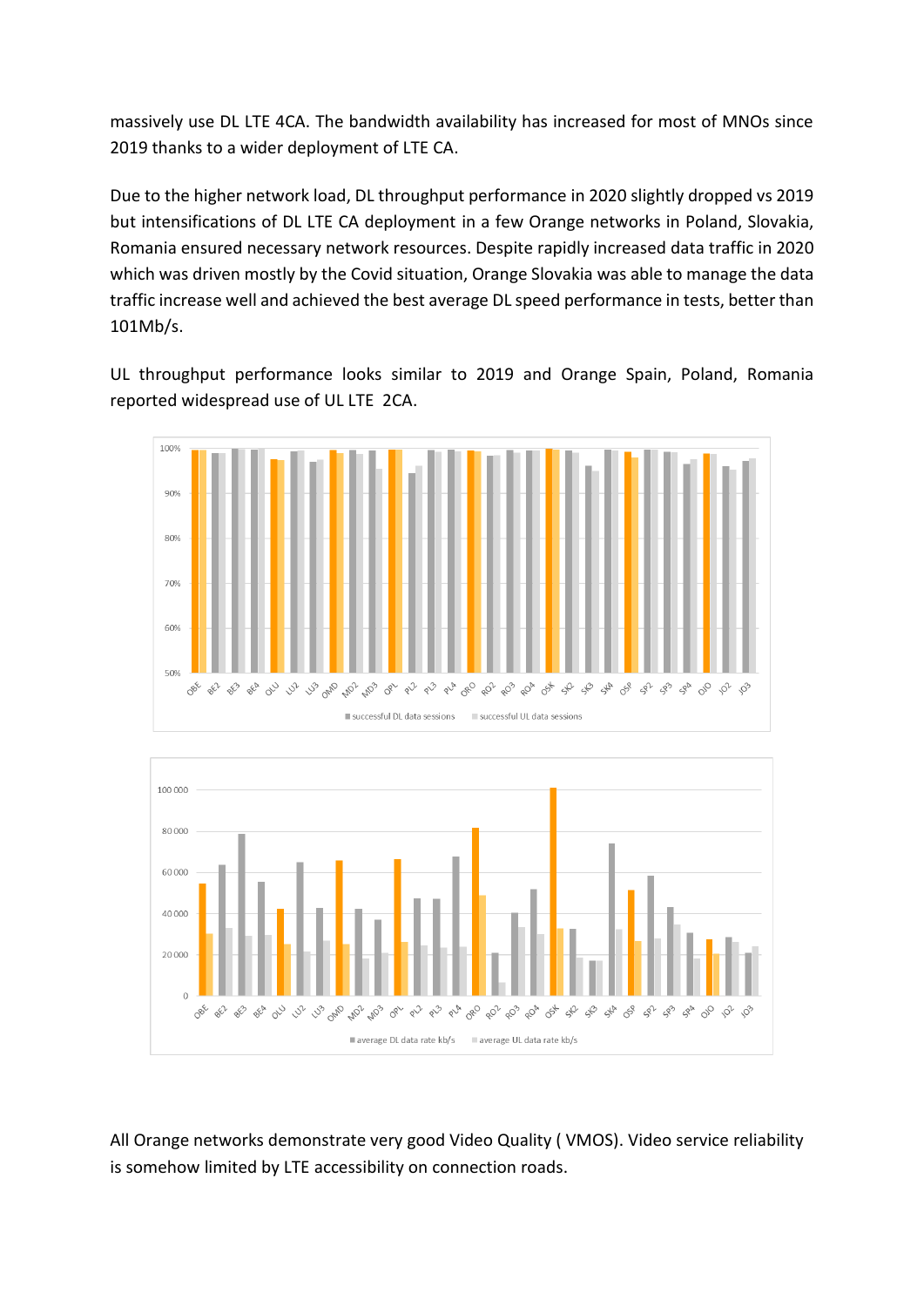

Live browsing performance has kept to a very good level from the customers' point of view and is additionally boosted in some countries by a TCP acceleration platform which allows to reduce the access time to web content.